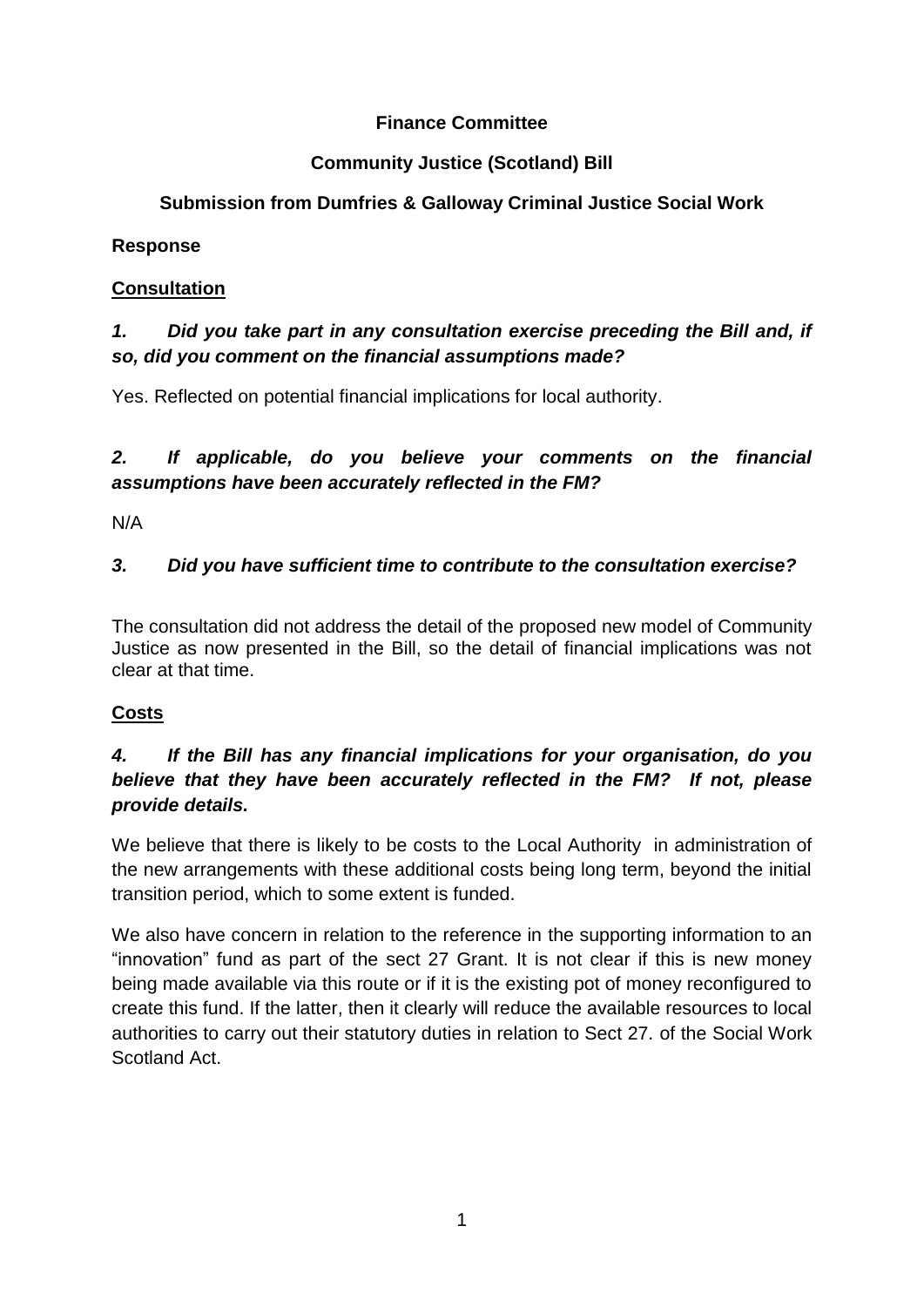### *5. Do you consider that the estimated costs and savings set out in the FM are reasonable and accurate?*

Costs in relation to local authority participation in preparation and review of the national strategy for community justice, the performance framework and in awareness raising and training of staff are not defined and therefore potentially under estimated. The FM states that any additional activity should be accommodated within the local authorities existing responsibilities for improving community justice outcomes. This fails to take account of the reality that the process of structural change has its own cost. Previous volume training and participation in national reviews have cost more than anticipated and impacted on local authority finances.

### *6. If applicable, are you content that your organisation can meet any financial costs that it might incur as a result of the Bill? If not, how do you think these costs should be met?*

The ongoing costs of administering the new arrangements are most likely to fall to the local authority given that the only other designated justice spending is the sect 27 grant to the local authority. The additional administrative expenditure cannot be sustained by the local authority alone and the Bill does not identify a mechanism (other than a stated expectation) by which partners can be mandated to provide finance for administrative or any other costs. The resources identified by Scottish Government to cover cost of transition should be continued beyond the transition period. Greater clarity/direction should be provided setting out expectation on partners to share resources/ responsibility.

#### *7. Does the FM accurately reflect the margins of uncertainty associated with the Bill's estimated costs and with the timescales over which they would be expected to arise?*

Whilst there is joint work underway involving Scottish Government, COSLA, CJAs, Social Work Scotland and third sector into the funding model for Community Justice services – in particular the sect 27 block grant currently to Local Authorities which funds the delivery of statutory criminal justice social work services – at the same time there is reference in the explanatory notes to Bill to the creation an "innovation fund" against which community justice partners would "bid for monies to deliver improvement". This has not been discussed with COSLA and could have implications for the current levels of funding to Local Authorities for the provision of statutory services particularly if this "innovation fund" is a redistribution of the existing resource. We also have concerns that the smaller local authorities will have limited access to the additional funding, due to the smaller number of service users we can on some occasions work with.